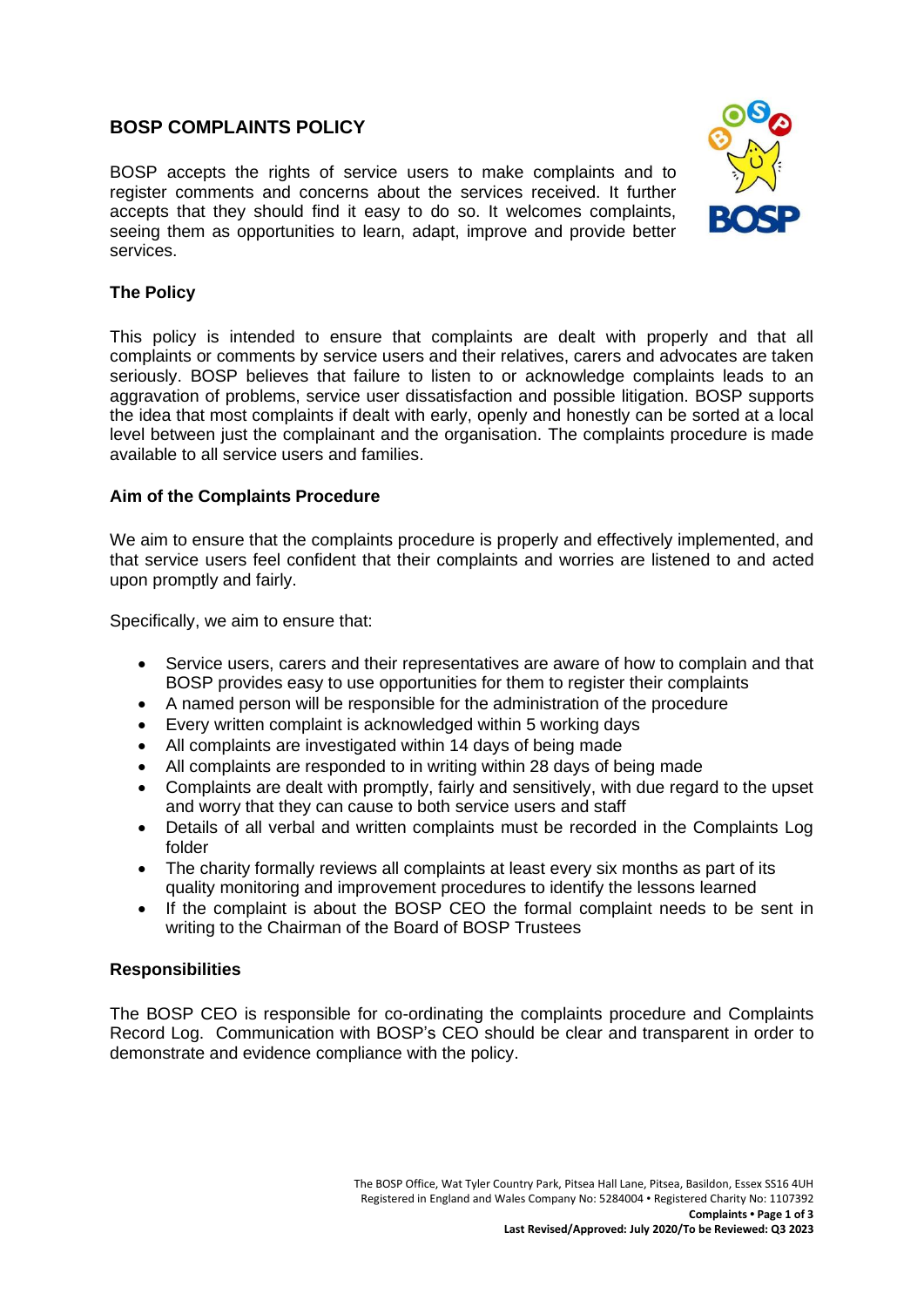# **VERBAL COMPLAINTS PROCEDURE**

- Support Workers who receive a direct verbal complaint will notify the Activity Coordinator immediately
- Other members of staff or volunteers who receive a direct verbal complaint should notify the CEO at The BOSP Office immediately
- If the complaint is being made on behalf of the service user by an advocate, it must first be verified that the person has permission to speak for the service user, especially if confidential information is involved. (It is very easy to assume that the advocate has the right or power to act for the service user when they may not). If in doubt it should be assumed that the service user's explicit permission is needed prior to discussing the complaint with the advocate
- After discussing the problem, the Activity Co-ordinator/CEO will suggest a means of resolving it. If this course of action is acceptable then they will clarify the agreement with the complainant and agree a way in which the results of the complaint will be communicated to the complainant (i.e. through another meeting or by letter)
- If the suggested plan of action is not acceptable to the complainant, they will be asked to put their complaint in writing to: BOSP CEO, The BOSP Office, Wat Tyler Country Park, Pitsea Hall Lane, Pitsea, Basildon, Essex SS16 4UH.
- The complainant will be given a copy of BOSP's complaints procedure if they do not already have one
- Details of all verbal complaints should be recorded in the Complaints Log folder

# **WRITTEN COMPLAINTS PROCEDURE**

- On receipt of a written complaint, it is recorded in the Complaints Log folder
- A separate file on the computer system will be created for all correspondence, identified by the Complaints Log number
- A letter acknowledging the complaint and asking for confirmation or further details will be sent within **5 working days** to the complainant
- The complainant will be given a copy of BOSP's complaints procedure if they do not already have one
- If the complaint is not made by the service user but on the service user's behalf, then consent of the service user, preferably in writing, must be obtained from the complainant where required
- If the complaint raises potentially serious matters, advice could be sought from a legal advisor. If legal action is taken at this stage, any investigation by BOSP under the complaints procedure ceases immediately
- Immediately on receipt of the complaint, the CEO will start an investigation
- A full reply to the complainant with our suggested solutions for resolving the complaint will be issued within **28 days** of the original complaint unless there is some good reason why this will not be possible, in which case, a written explanation will be sent with an indication of when our full reply will be given

The reply will cover the following points:

- Results of investigations
- Explanations
- Acceptance or not of validity of complaint
- Apologies if necessary
- Any other course of action taken
- Right to appeal to the Board of Trustees